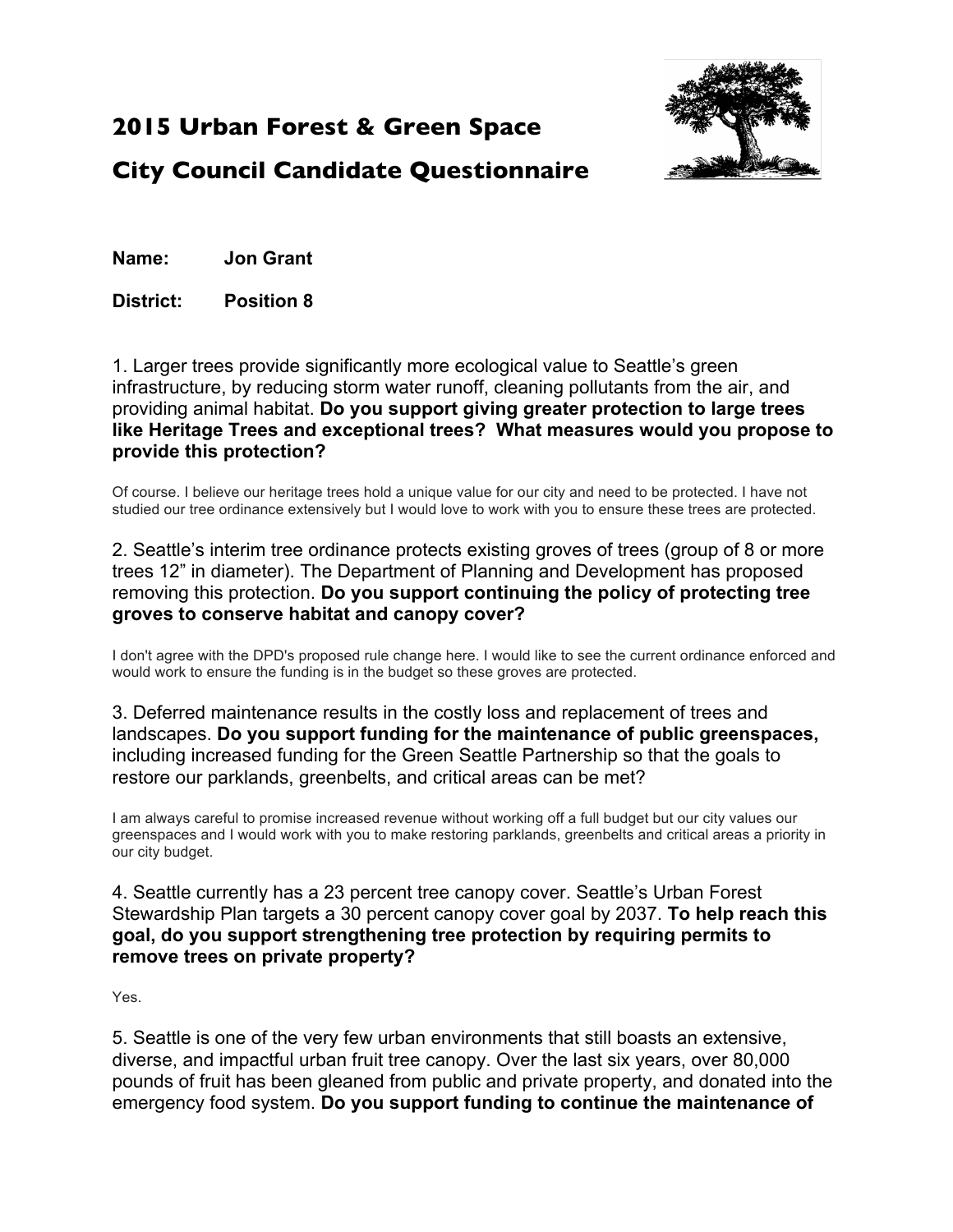## **fruit trees on public land and gleaning of fruit from private property for food banks?**

I'm not sure of the current resources but I believe this is exactly the kind of program that could help our local foodbanks. I would be happy to work with you to support this work and help ensure the funding is there to make it happen.

6. Seattle is one of the fastest growing cities in the United States. Over the last two years, there has been a 25 percent increase in apartment building, which often involves the destruction of single-family homes that provide open space and trees. In 2014, Seattle reports that it has 5,546 acres of designed parkland plus natural areas. The Trust for Public Lands 2014 report places Seattle's ranking among the 200 largest U.S. cities as 188th -- that's 12th from the bottom. **What do you propose to stop this loss of open space, and to increase open space in the city?**

I don't believe we need to make a false choice here. I believe we can provide affordable housing while maintaining our open space. We need to do a better job of ensuring developers deal with the externalities of their development. I have focused on affordability but developers shouldn't be off the hook for loss of open space. We need to replace lost parkland, trees and open space at a 1:1 ratio.

## 7. The Seattle 2035 Comprehensive Plan calls for the addition of 1400 acres of open space by 2035 to accommodate population growth. **What is your opinion of this goal? What ideas do you have to achieve this goal? Do you support this goal and saving current surplus city properties to help meet this goal?**

I believe it's a worthy goal. As I said before, I believe developers should have to work with the city to set aside open space as they develop new buildings. I would want to work with you to put the best plan together to make this happen.

8.Currently, the Department of Planning and Development is responsible for drafting the urban forest ordinance. **Do you support the Mayor and City Council appointing a citizens committee to prepare a draft urban forest ordinance instead, such as the Parks Legacy Committee and Parks and Green Spaces Citizens' Advisory Committee?**

Yes.

9. The Department of Planning and Development is proposing to reduce the current long-term tree canopy aspirational goal in the Seattle Comprehensive Plan from 40 percent to 30 percent. **Do you support maintaining the 40 percent long-term goal in the Seattle 2035 Comprehensive Plan?**

Yes

10. Trees and open space offer a number of community benefits: increased housing values; decreased rates of crime; offering protection against climate change; filtering stormwater run-off; and quality of life for communities. **Share with us your favorite tree or memory of an open space and why you support continued investment in these community resources.**